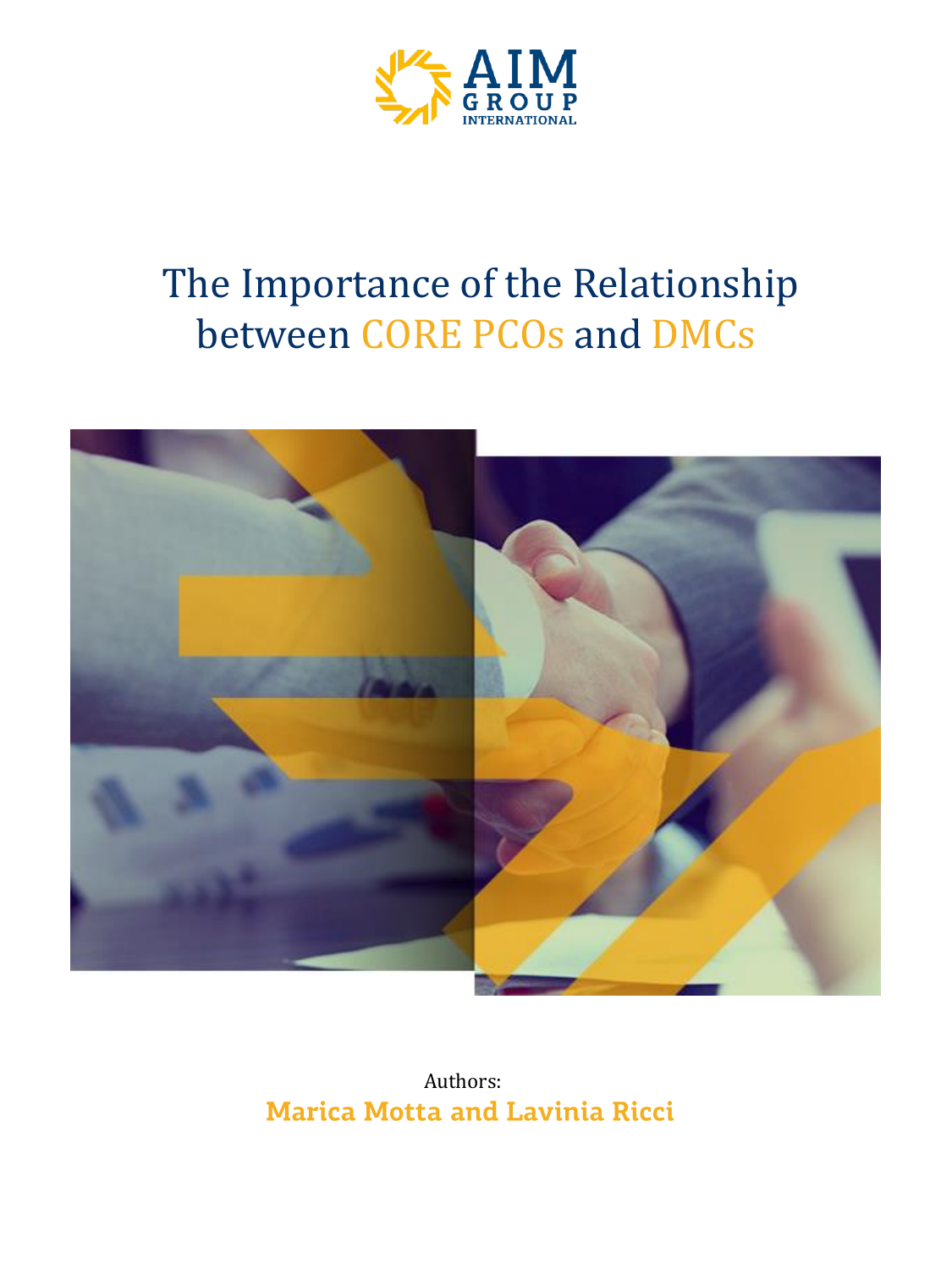

*AIM Group International, according to client's needs, can be a PCO (Professional Congress Organiser), a Core PCO (Long-term PCO for Associations), and a DMC (Destination Management Company).* 

*The relationship between Core PCOs and DMCs often raises considerations about aspects like the effectiveness of their cooperation , or if this can be a real added value.*

*Due to our experience, this white paper will focus on different related issues such as local DMC as «local expert», how a PCO can work with a DMC and the expectations of clients.*

## **Why a local DMC is an added value for a CORE PCO**

• **A local DMC knows the local destination at best**

An experienced PCO knows how to organise events all over the world but a strong support from a "local expert" can be helpful to familiarise with a new hosting venue in many features like attractiveness, weaknesses, or strength, and to facilitate contacts with local institutions. A local DMC provides knowledge of the destination and "becomes" the link you need.

- **A local DMC knows the local suppliers** A DMC may assist a PCO finding the best suppliers available, according to eventual needs of size and kind of event, and may give advice on all the logistical aspects; moreover, due to its relationships, it has a stronger negotiating power.
- **A local DMC knows local customs and traditions**

When a DMC has a "local touch", it can help a PCO connecting easily with the Local Organising Committee, and understanding the needs, as the PCO gets to know the local habits and customs.

• **A local DMC avoids wasting time and money** The DMC selects suitable suppliers and services to create a targeted offer according to the specific needs of the PCO, first, and then the client.

## **The selection process of a DMC**

The selection of a DMC should be done with anticipation and should considerate the following aspects:

• **Adherence to the detailed RFP sent by the PCO**

A complete adherence to the RFP means that the DMC has understood the level of services requested. The accuracy of their answer is a first step in evaluating the DMC.

- **Previous experience in international congress organisation as DMC** The right partner must demonstrate to be able to work for an international congress: this is a key factor for your selection.
- **A profound knowledge of the hosting city and its surroundings**

An unavoidable requirement: the selection should favour a DMC that has its office in the hosting city. The membership in associations recognised world-wide (i.e. IAPCO, ICCA, SITE etc.) as well as the one in local Convention Bureau belonging to these kinds of trustworthy associations, is a guarantee of professionalism and proper working methods.

• **Up-to-date IT tools (i.e. on-line systems and payment procedures for hotel and tour reservation, etc.)**

Do not take this aspect for granted! It should be an indisputable fact nowadays. However, it is always recommended to check the IT systems provided.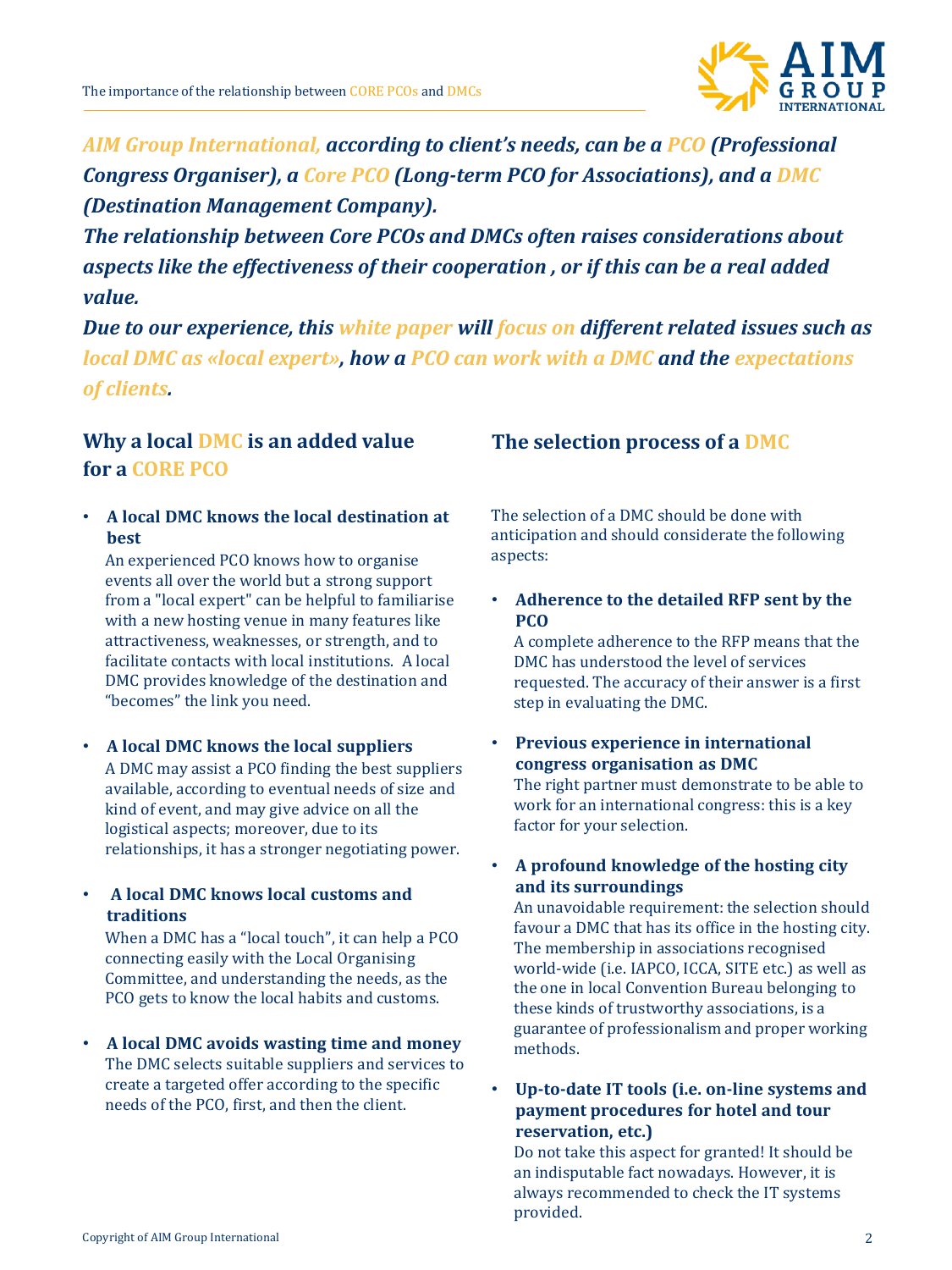

• **Best price/quality ratio** Attention to budget is an important factor, however this must be always linked to the quality

of services provided.

• **A knowledge of the same technical or scientific area of the congress**

Though is not always possible to have this kind of support from a DMC, this is surely an added benefit that a DMC can offer and helps the PCO select the right partner because of this experience.

## **What a CORE PCO expects from a DMC**

- **A strong relationship** with **local institutions**
- **A strong link with municipality, public transportation company, tourist board, etc**. It's a **key factor** for an international congress in terms of **security, discounts, promotion** and **fundings** where possible
- **A "side-kick" for local site inspections A PCO expects to have full support** during the site inspections, particularly in regard to **local viability**, **social venues, hotel site inspections, menu tastings**, and so on. **The aim** is to **allow** the client/PCO to **experience the essence of the destination.**
- **An offer for a complimentary site inspections or an effort in limiting the costs as much as possible**

The amount of services requested DMC will of course have an influence, however it is much appreciated to have some complimentary services (i.e. transportation). For the local suppliers, the site inspection is a way to make themselves known by the PCO and it can be considered a sort of investment for future collaborations.

• **A vision of past congresses as input for the next ones**

Recurring congresses always helps promoting the next destination, therefore the support and presence of the DMC is crucial to sponsor the hosting city with maps, touristic material and information.

- **A clear understanding of its role The DMC should act as partner to the PCO**, as that latter – not the client - **will be its main contact**. The **reasons** are mainly two: on one hand, this thing exhibits **a fair code of conduct**  and on the other hand, it **allows the PCO** to have a complete **overview** of the **services** and **budget.** Keep in mind that a core PCO knows the client's standards and desiderata, and last but not least, the client usually prefers to have one main contact.
- **A cost transparency in submitting the offers** This is a crucial point. Budget issues are the main concern of both client and PCO, therefore being transparent is at the basis of the relationship.
- **Observance of the economic agreement set by the PCO**

Once the DMC is appointed and the financial agreement has been set, it is important that the DMC sticks to it.

• **To facilitate the congress promotion on a national level** 

Whenever is possible, and if the DMC is familiar with the same technical or scientific area of the congress on a national level, **sharing this expertise with the PCO and the networks is a great value**.

- **A strong negotiating power with local suppliers This is the basis of the relationship** between a PCO and a DMC, not only because it may be budget-wise, but also because it may solve any problem or issue that may arise in the facilitation of the event.
- **A clear understanding of the PCO needs** The **DMC should** always try to accomplish all that the **PCO needs** by **understanding** exactly the **requests** and the **goals**.
- **A constant update from the DMC regarding executed services** (i.e. hotel rooms reserved, tours confirmed, etc.) When there are constant updates about these processes, it means that **the DMC has a perfect control** on the executed services **and helps the PCO** to adjust the budget and inform the clients

on the progress of the congress.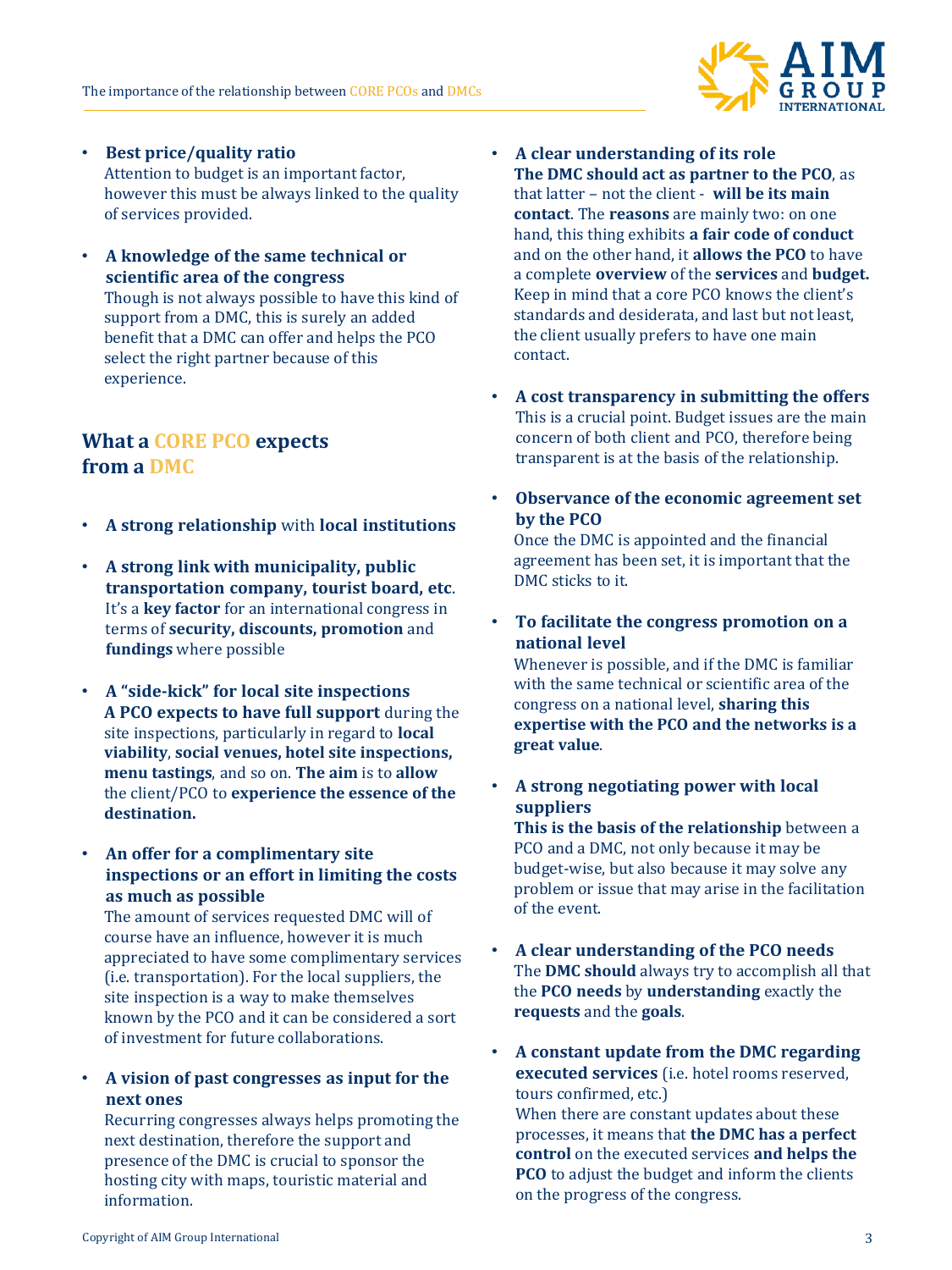

## **What a DMC expects from a CORE PCO**

- **To receive data from previous congresses Knowing previous congress features** in advance **allows the DMC** to scrupulously **plan all the activities** like, for example, the selection of suppliers for the appropriate services. **A PCO should always share this data with the DMC!**
- **To attend the meetings between the Core PCO with the final client** This will **help the DMC** to **better understand the client's needs,** and consequently, **support the PCO**.
- **To be aware of the budget forecasted for the DMC services It is a waste of time** either for the DMC, or for the PCO **not to receive clear budget instructions**.
- **To be considered a partner and not only a supplier** Working in a trustful environment **is a win-win**

**situation** for both the DMC and the PCO as **the final client will benefit and will receive better service**.

• **To be promptly updated about the congress trends**

The DMC should always be updated on congress trends to better perform the duties requested, especially about registrations, sponsors confirmed, etc.

*To succeed in the meeting industry in today's competitive world it is vital to create solutions that go beyond the client's expectations.*

*For a core PCO in particular, a strong relationship with a DMC can make a difference in the services you offer: this is why a core PCO should do its best to achieve that connection!*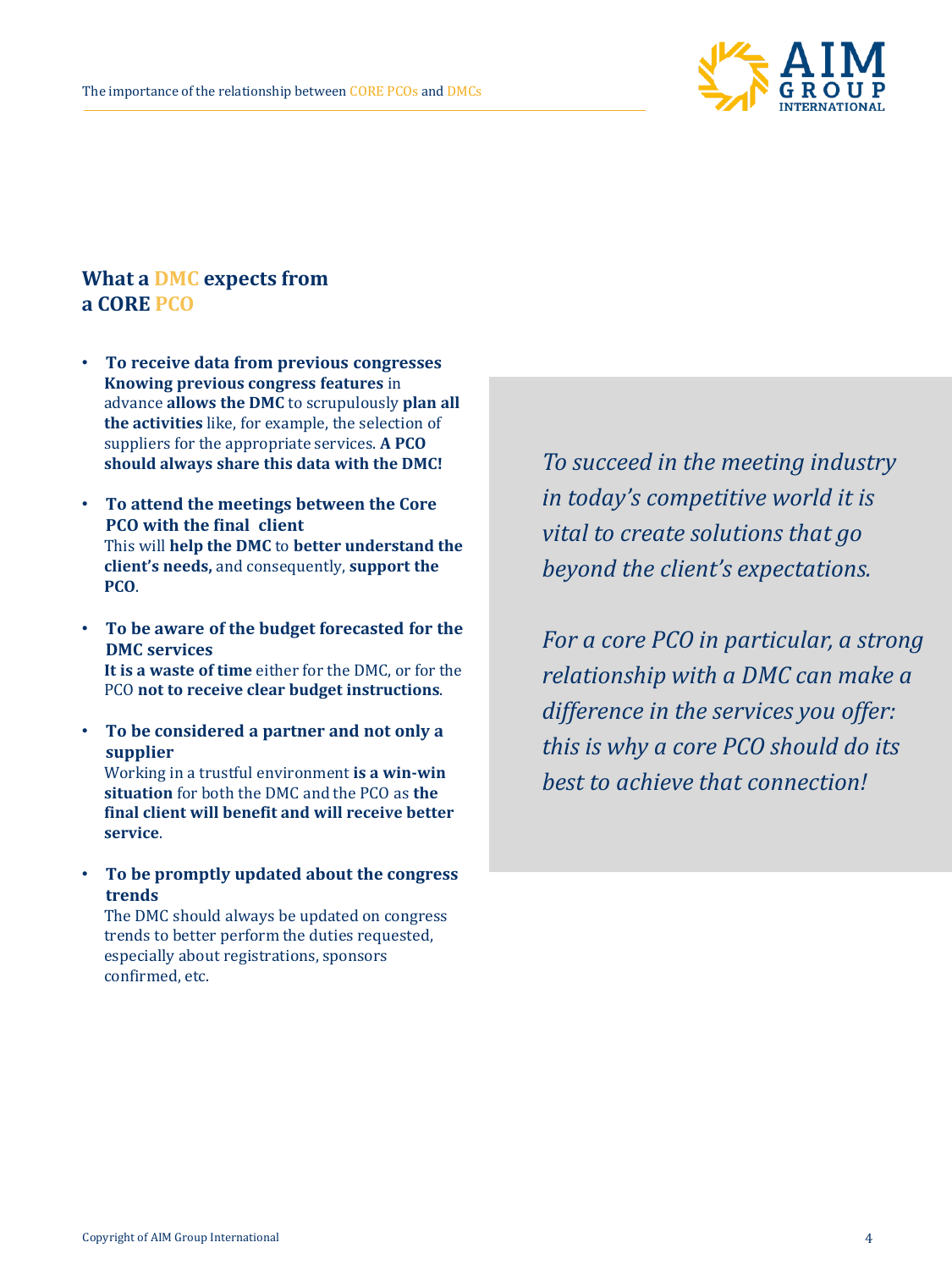

## Why a local DMC is an added value for a CORE PCO



- A local DMC knows the **local destination** at best •
- . A local DMC knows the local suppliers
- A local DMC knows local customs and traditions •
- A local DMC avoids wasting time and money •

## What a CORE PCO expects from a DMC

| <b>A</b> strong<br>relationship<br>with local<br>institutions            | <b>A</b> strong link<br>with<br>municipality,<br>public<br>transportation<br>company, tourist<br>board, etc. | A "side-kick"<br>for local site<br>inspections               | An offer for a<br>complimentary<br>site inspections<br>or an effort in<br>limiting the<br>costs as much as<br>possible |
|--------------------------------------------------------------------------|--------------------------------------------------------------------------------------------------------------|--------------------------------------------------------------|------------------------------------------------------------------------------------------------------------------------|
| A vision of past<br>congresses as<br>input for the<br>next ones          | A clear<br>understanding<br>of its role                                                                      | <b>A</b> cost<br>transparency in<br>submitting the<br>offers | <b>Observance of</b><br>the economic<br>agreement set by<br>the PCO                                                    |
| <b>To facilitate the</b><br>congress<br>promotion on a<br>national level | <b>A</b> strong<br>negotiating<br>power with local<br>suppliers                                              | <b>A</b> clear<br>understanding of<br>the PCO needs          | <b>A</b> constant<br>update from the<br><b>DMC</b> regarding<br>executed<br><b>services</b>                            |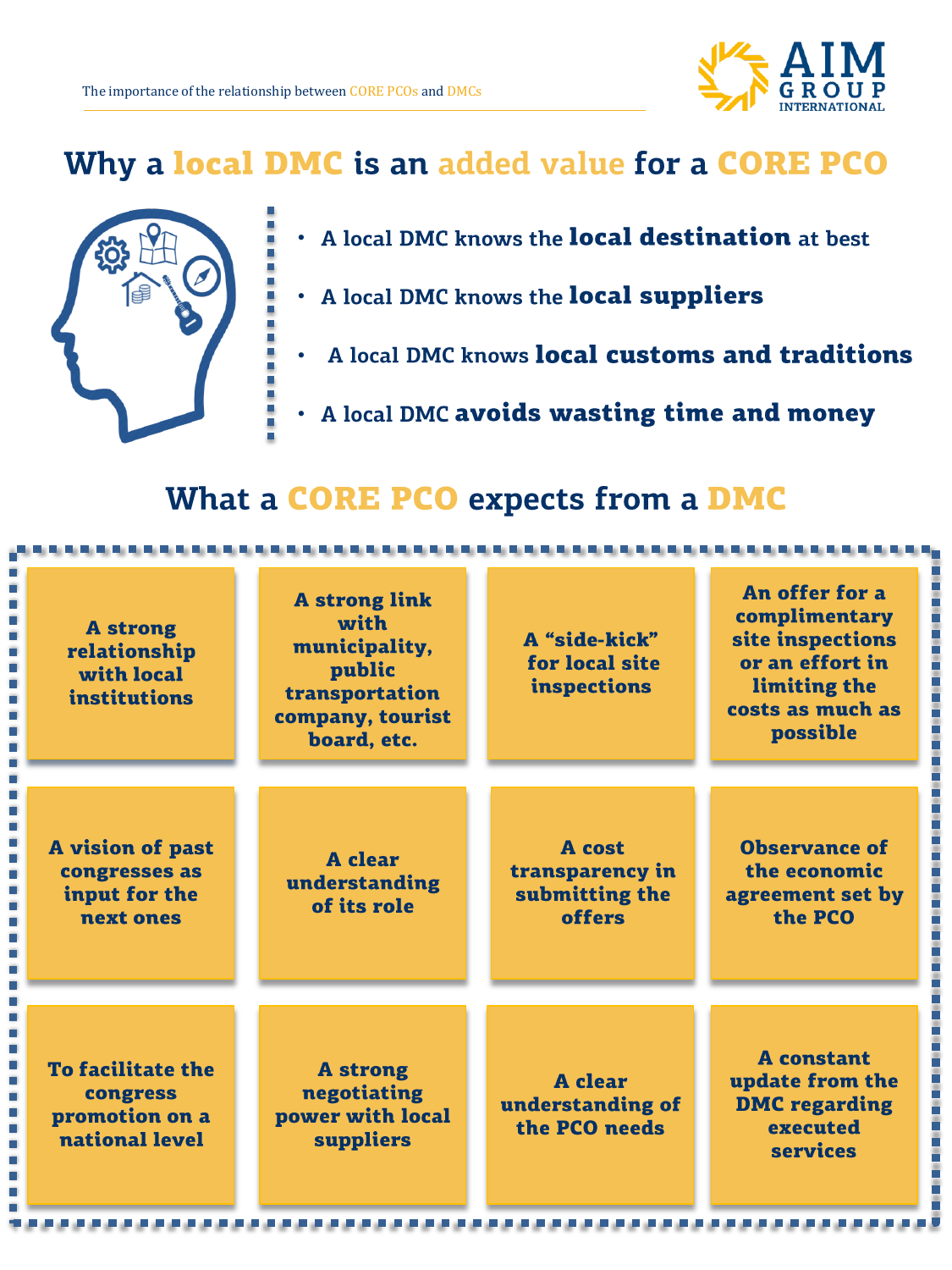



#### Author:

### **MARICA MOTTA**

#### **Sales Operations Coordinator - AIM Group International**

Marica is passionate about working for the international congress market, developing business and bidding for international association congresses. She has been working in the congress industry for more than 26 years. Before joining AIM Group, Marica was the Executive Manager for scientific societies: she worked in the organization of cultural events in the field of new technology of communication but in 2006, she joined the AIM Group Team as a Sales Manager. Marica is an active industry leader participating at various events as speaker and presenter. Exemplary was her presentation at Expoeventos (Buenos Aires, Argentina) on behalf of IAPCO entitled: "*Experiences of a Professional Congress Organiser: Submission of nominations, the success stories and the unsuccessful cases – the secrets of a good Bidding Book*" and at IULM Master in Tourism Management on "*Competing for International large events* "



#### Author: **LAVINIA RICCI**

#### **Business Manager, Congress Division – AIM Group International**

Lavinia is a milestone here in AIM Group, since she joined the company in 1998.

She's the Business Manager Congress Division at Milan office, and it's been a very long time since she started working for us, gaining a wide experience in the PCO and DMC sectors.

Planning, management and co-ordination of all the onsite congress services, exhibitions and social events have always been her daily bread.